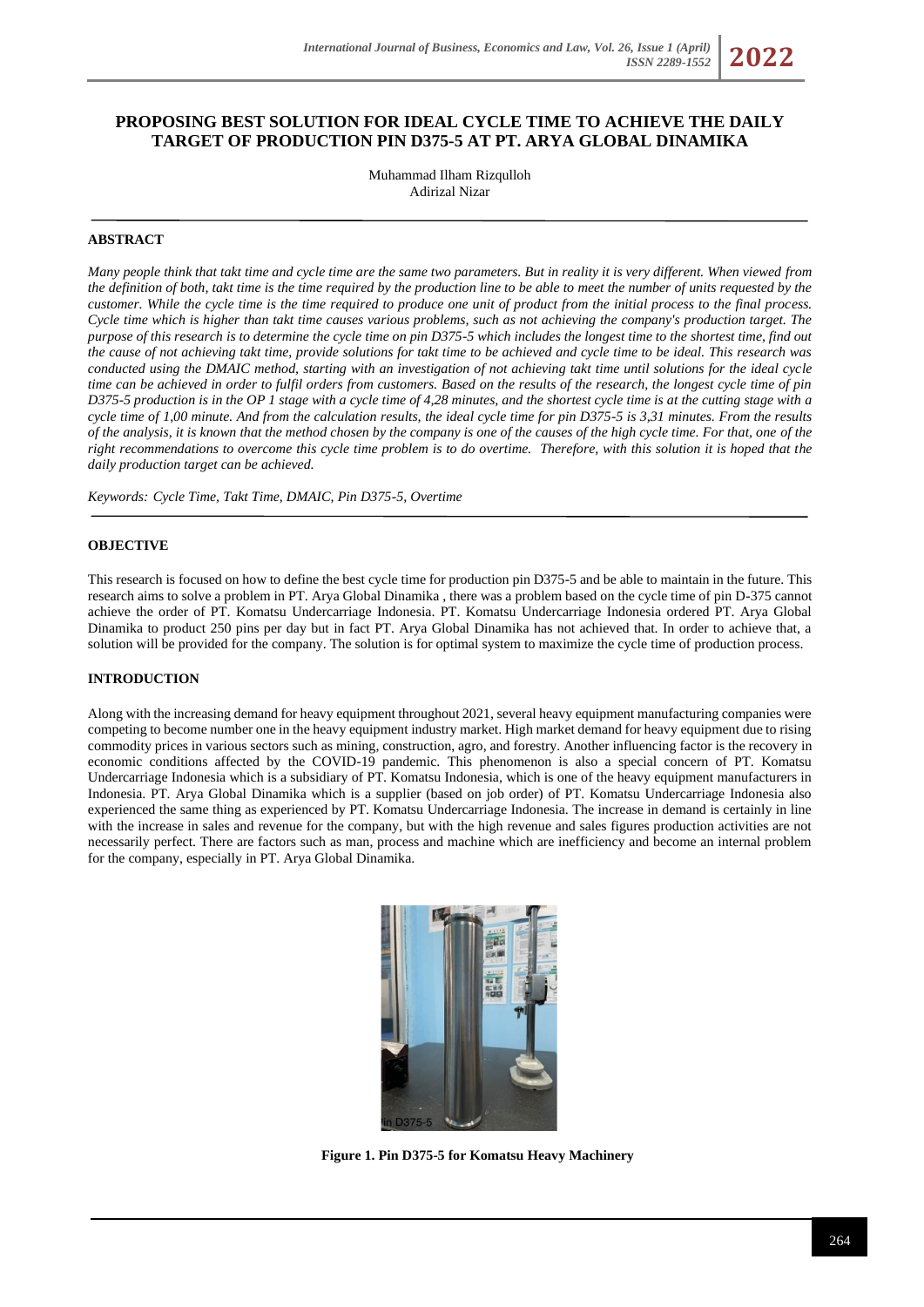## **LITERATURE REVIEW**

#### *a. Cycle Time*

For service organisation or industry cycle time can be defined or expounded in relation to the time a customer states his or her needs (or wants) and the total time should it take to complete the requested service. This view is supported by Khan and Sharma (2014) who writes that cycle time can be circumscribed as the entire time to move and process a workpiece from the beginning until the end of the evidently resolute physical manufacturing process. Patel and Shah (2014) define Cycle Time as the time necessary to accomplish a certain task or activity at each well-defined station.

#### *b. Takt Time*

Takt is a German word for rhythm. Takt time deal with how frequently the product or part is obligatory needed usually by the buyer (Kumar, 2014). Again, Takt Time is defined as a "total cycle time in which the product must be produced to meet the customer demand" (Prashar, 2018). Takt time (time/piece), can be calculated using either equation (1) (Kumbhar et al., 2014b; Saraswat et al., 2015) or by using equation (2) (Prashar, 2018).

Takt Time = Available Operating time / Daily Demand………………………………………………………………………(1)

# Takt Time = Available Time / Customer demand…………………………..………………………………………………...(2)

# *c. DMAIC (Define, Measure, Analyse, Improve and Control)*

Define, Measure, Analyse, Improve, Control (DMAIC) is a structured problem solving procedure that is widely used in the field of process and quality improvement. DMAIC is often associated with the Six Sigma method, and almost all implementations of Six Sigma use the DMAIC process. However, DMAIC itself is not formally tied to Six Sigma and can be used by companies independently. DMAIC has 5 stages which can be used in a structured way to solve root problems related to quality and processes and also find the best way that can be permanently applied in related business operations. In addition, DMAIC can also be useful for increasing creativity in thinking about a problem and its solution that comes from products, processes, or services

#### *d. Production*

According to (Vincent Gaspersz, 2004; 3), "Production is the main function in every organization, which includes activities that are responsible for creating value-added products which are the output of each industrial organization." From the definition by Vincent Gaspersz above, it can be concluded that a task or activity is said to have added value if the addition of several inputs to the task will provide added value to the product (goods and/or services). The process of transforming value added from inputs to outputs in modern production systems always involves structural and functional components.

### **METHODOLOGY**



**Figure 2. Conceptual Framework**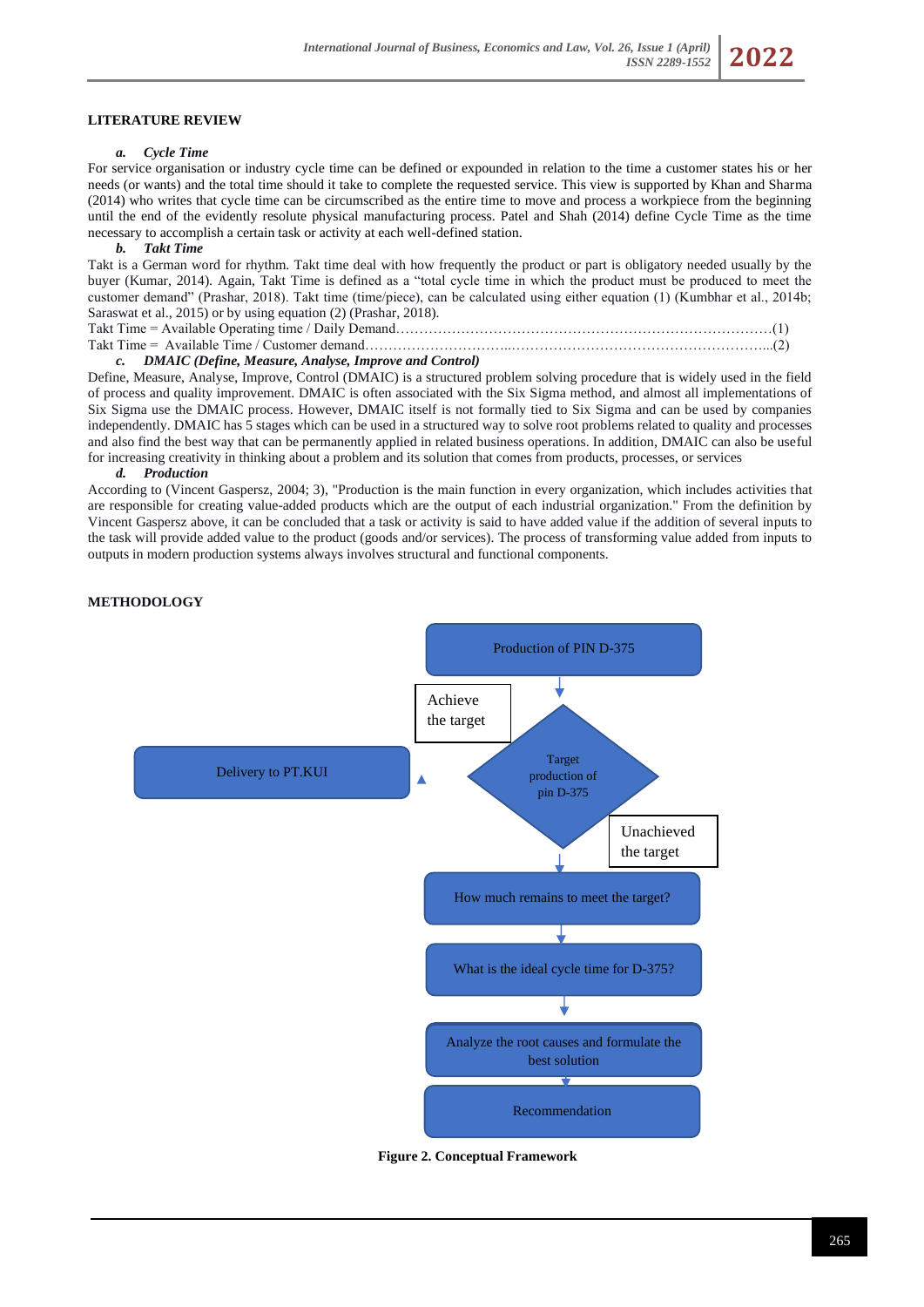Methodologies that author used was quantitative and qualitative methods. Type of data that used was primary data which obtained from PT. Arya Global Dinamika during January 2022 through observation around CNC lathes, this is also classified as a quantitative data. Besides that, this research also used the secondary data from several references such as journal and literatures. Also qualitative data obtained from questionnaire interview with the management of PT. Arya Global Dinamika. According to the types of Gitosudarmo (2009), the type of production process basically consists of two types;

### ● **Continuous Production Process Type (Mass-pro)**

This type of continuous production process is standardized. All products made are the same, the production process can be carried out on a large scale. This type of continuous production process allow the company to reduce the cost of production. Because in this type, the resulting product can be standardized as well as the production process, thus mass production can be carried out on a large scale. This mass production will make it possible to obtain the most economical scale of production, the lowest cost of goods.

#### ● **Intermittent Production Process (Job- Order)**

The fundamental difference between the intermittent production type and the continuous production type lies in the nature of product that must be produced. Basically, the intermittent process makes goods in small (limited) quantities and is highly dependent on individual consumer (subscription) desires. In this type, it is necessary to control each order, both on the total cost, the use of materials, labour, and manufacturing costs that are specifically charged to that particular order. In addition, this type is required to be able to monitor the progress of the level of completion of each order so that it can guarantee the accuracy of different completions. This type of production is equal with the conditions of PT. Arya Global Dinamika.

According to the methods above, the main steps that are the focus of this research are:

#### **Cycle Time Observation**

Measurements made by author is to measure the cycle time of each process of pin D 375-5 and match it with the literature and also match it with the production target requested by PT. Komatsu Undercarriage Indonesia, then that any discrepancies that occur can be resolved. In the first stage the first process is cutting pin D 375-5, and then followed by the stage of OP1, OP2, OP 3 and OP 4, the following is the cycle time of each process carried out.

#### ● **Analyze The Cycle Time**

The cycle time result is obtained from the observations and matched it with the takt time formula whether it meets the target or not. If the cycle time is greater than the takt time, then the production target is not achieved. And the result of takt time is the ideal cycle time for production.

### ● **Do an Interview with Management of PT. Arya Global Dinamika**

Interviews were conducted for brainstorming between the author and management in order to overcome the problem of the D375- 5 pin production target which was not achieved. Respondents was the management of PT. Arya Global Dinamika consist of (Operational Manager, Head of Production, and Head of HRD).

#### ● **Proposing Best Solution**

The result of the interview are several solutions from management and author for pin D375-5 production target, and the chosen one is the most suitable with the conditions of the company.

#### **RESULT AND ANALYSIS**

Measurements made by author is to measure the cycle time of each process of pin D375-5 and match it with the literature and also match it with the production target requested by PT. Komatsu Undercarriage Indonesia, then that any discrepancies that occur can be resolved. In the first stage the first process is cutting pin D375-5, and then followed by the stage of OP1, OP2, OP 3 and OP 4, the following is the cycle time of each process carried out.

### **a. Cycle Time Observation**

#### **1. Cycle time Cutting Process**

#### **Table 1.1 Cycle Time Cutting Process**

| Operator                    | Ilham Ibnu Khafifi                                         |
|-----------------------------|------------------------------------------------------------|
| Machine                     | Mieux Cut                                                  |
| Time / Place                | January 17 <sup>th</sup> , 2022 / PT. Arya Global Dinamika |
| 1 <sup>st</sup> observation | minutes                                                    |
| $2nd$ observation           | 1 minutes, 10 seconds                                      |
| 3 <sup>rd</sup> observation | 1 minutes                                                  |
| 4 <sup>th</sup> observation | 1 minutes, 5 seconds                                       |
| $5th$ observation           | 1 minutes, 7 seconds                                       |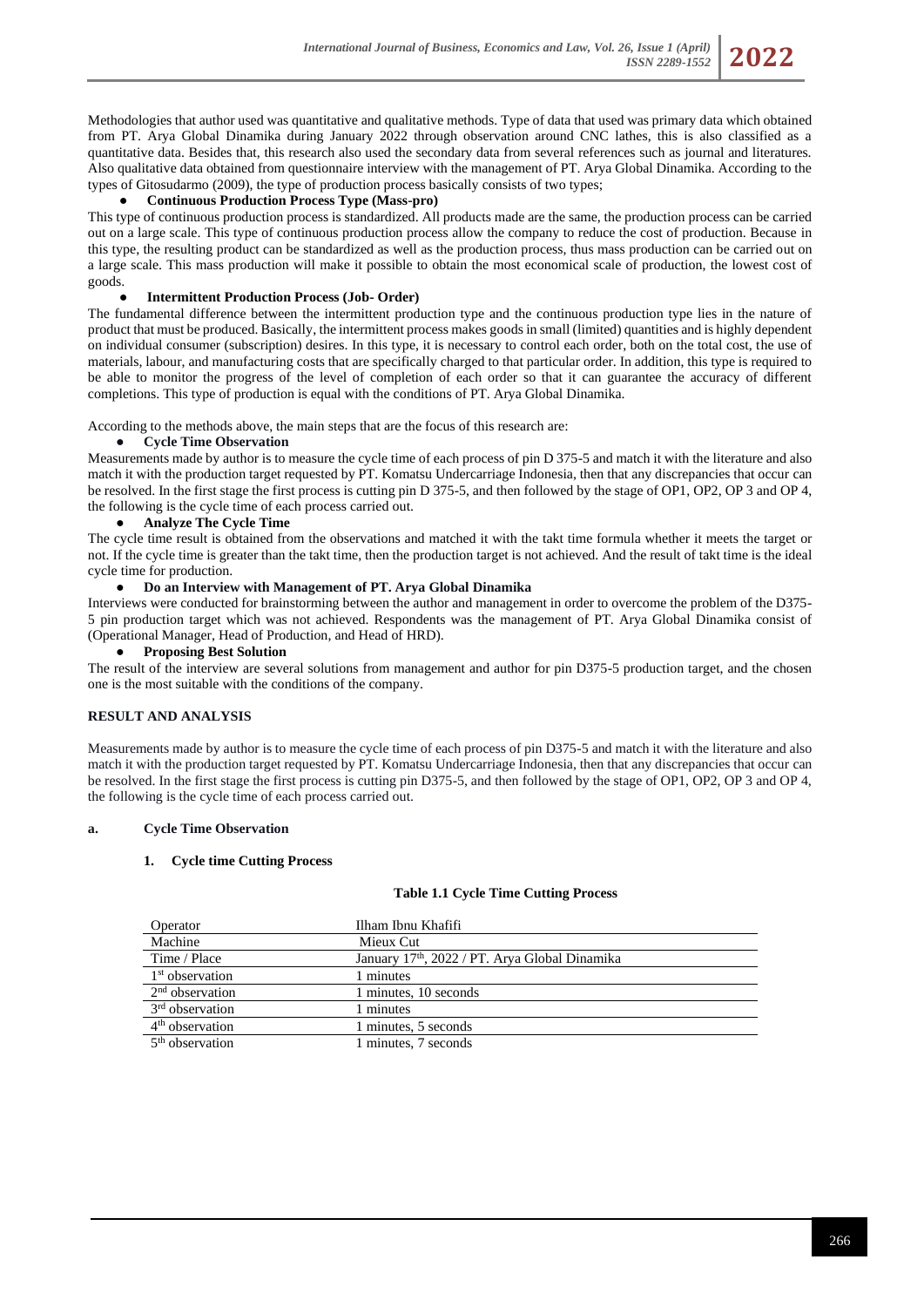# **2. Cycle time OP 1 (Facing and Center Drill)**

#### **Table 1.2 Cycle Time OP 1 Process**

| Operator                    | Supriyono                                                  |
|-----------------------------|------------------------------------------------------------|
| Machine                     | Okuma LB-15                                                |
| Time / Place                | January 17 <sup>th</sup> , 2022 / PT. Arya Global Dinamika |
| $1st$ observation           | 4 mins, 14 seconds                                         |
| $2nd$ observation           | 4 mins, 17 seconds                                         |
| 3 <sup>rd</sup> observation | 4 mins, 15 seconds                                         |
| $4th$ observation           | 4 mins. 17 seconds                                         |
| $5th$ observation           | 4 mins. 16 seconds                                         |

#### **3. Cycle time OP 2 (Gundrill and Center Drill)**

#### **Table 1.3 Cycle Time OP 2 Process**

| Operator                    | Nasrullah                                     |
|-----------------------------|-----------------------------------------------|
| Machine                     | Okuma LB-25                                   |
| Time / Place                | January 18th, 2022 / PT. Arya Global Dinamika |
| $1st$ observation           | 3 mins, 46 seconds                            |
| $2nd$ observation           | 3 mins, 40 seconds                            |
| 3 <sup>rd</sup> observation | 3 mins, 49 seconds                            |
| $4th$ observation           | 3 mins, 50 seconds                            |
| 5 <sup>th</sup> observation | 3 mins, 41 seconds                            |

### **4. Cycle time OP 3 (LNC 1)**

## **Table 1.4 Cycle Time OP 3 Process**

| Operator                    | Lukman                                        |
|-----------------------------|-----------------------------------------------|
| Machine                     | Hitachi Seiki                                 |
| Time / Place                | January 19th, 2022 / PT. Arya Global Dinamika |
| $1st$ observation           | 2 mins, 6 seconds                             |
| $2nd$ observation           | 2 mins, 9 seconds                             |
| 3 <sup>rd</sup> observation | 2 mins, 10 seconds                            |
| $4th$ observation           | 2 mins, 8 seconds                             |
| $5th$ observation           | 2 mins, 7 seconds                             |

## **5. Cycle time OP 4 (LNC 2)**

# **Table 1.5 Cycle Time OP 4 Process**

| Operator                    | Nurohman                                      |
|-----------------------------|-----------------------------------------------|
| Machine                     | Okuma LB-15 (Orange)                          |
| Time / Place                | January 19th, 2022 / PT. Arya Global Dinamika |
| $1st$ observation           | 1 mins, 24 seconds                            |
| $2nd$ observation           | 1 mins, 20 seconds                            |
| 3 <sup>rd</sup> observation | 1 mins, 23 seconds                            |
| $4th$ observation           | 1 mins. 22 seconds                            |
| $5th$ observation           | 1 mins, 21 seconds                            |

# **b. Analyze the Cycle Time and Takt Time**

According to the case in PT. Arya Global Dinamika, the condition can be described below;

#### *Current Condition*

| Available Operating Time $= 2$ Shift                        | $= 18$ hours $- (2$ hours break+40 minutes coffee break)<br>$= 18$ hours -2,66 hours<br>$= 15,34$ hours $= 920,4$ minutes |  |
|-------------------------------------------------------------|---------------------------------------------------------------------------------------------------------------------------|--|
| Longest phase of production<br>Calculation output in 1 hour | $=$ 4 mins 17 seconds or 4,28 minutes (OP 1)<br>$90\% x 60 minutes$<br>4,28 minutes<br>$= 12$ pins per hour               |  |
| In 1 day $(2 \text{ shift})$ the output is                  | $= (15,34x12 \text{ pins per hour}) = 184 \text{ pins per day}$                                                           |  |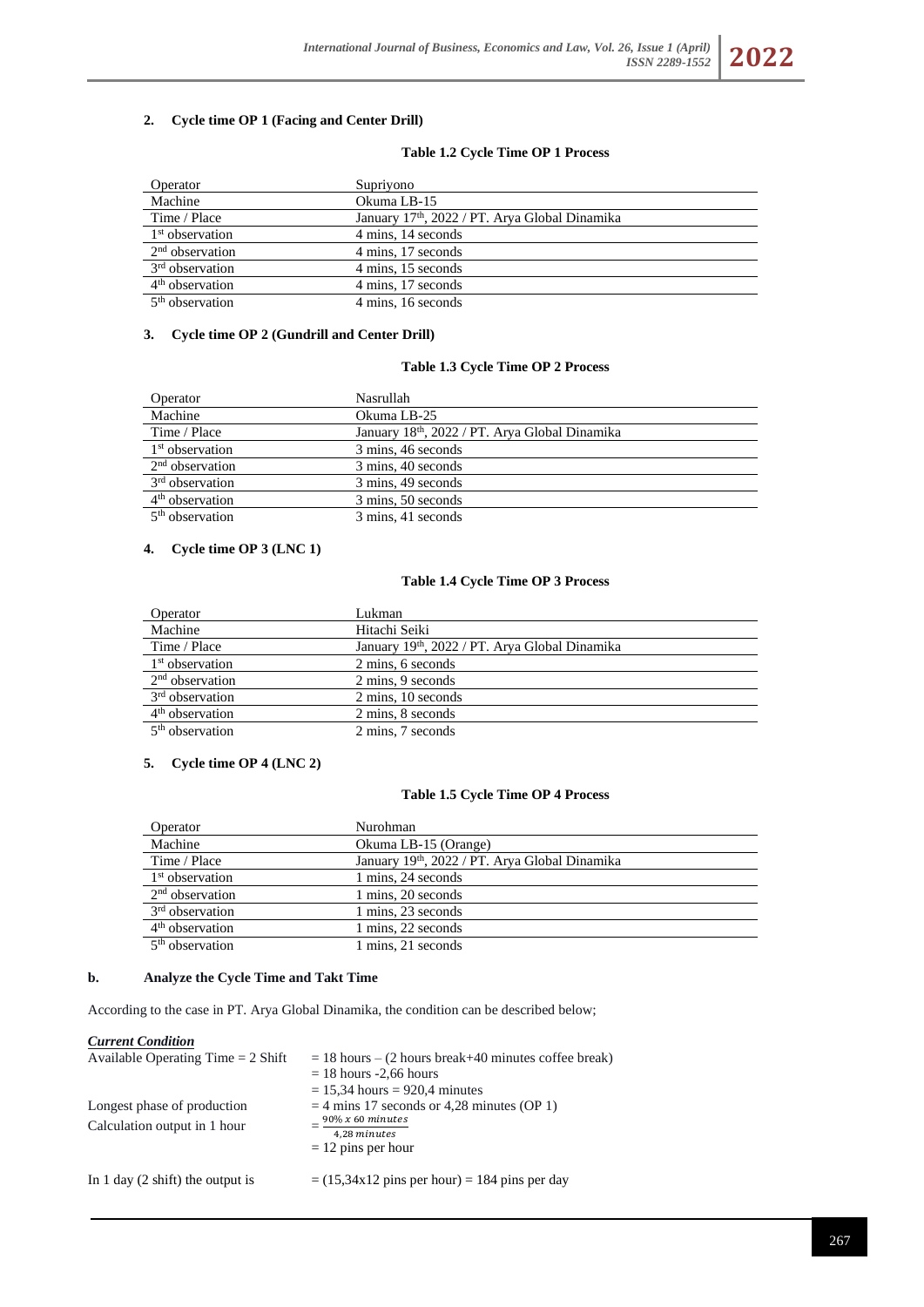*ISSN 2289-1552* **2022**

Current condition PT. Arya Global Dinamika can only process **184 pins per day**, whereas the order from PT. Komatsu Undercarriage Indonesiais **250 pins per day.**

| $*1$ shift<br>*Idle time           | $=$ 9 hours with (1 hours break+20 minutes coffee break) = 7,66 hours<br>$= 10\%$ (time for setting, operator go to toilet, etc) |  |
|------------------------------------|----------------------------------------------------------------------------------------------------------------------------------|--|
| <b>Calculation using Takt Time</b> |                                                                                                                                  |  |
|                                    |                                                                                                                                  |  |

| Idle Time     | $= 10\%$ (time for setting, operator go to toilet, etc) |
|---------------|---------------------------------------------------------|
| Customer need | $= 250$ pcs                                             |
| Takt Time     | $=\frac{90\%x920,4}{2}$ = 3,31 minutes<br>250           |

<sup>250</sup><br>Meanwhile in PT. Arya Global Dinamika there are bottlenecks in OP 1 and OP 2. In OP 1 has 4 mins 17 seconds for the longest cycle time. And OP 2 has 3 mins 50 seconds for the longest cycle time. This calculation above figure out that the existing cycle time in PT. Arya Global Dinamika has not achieve the target of PT. Komatsu Undercarriage Indonesia.

According to the calculation above author concluded using Ishikawa Fishbone Diagram which factors that make the cycle time did not achieve the target, with this following figure



**Figure 3 Fishbone Analysis**

Based on the figure above it can be summarized that the most impactful causes that make the target production did not achieve the target is the "Methods" that have been using in PT. Arya Global Dinamika.

### **c. Interview with Management of PT. Arya Global Dinamika**

Framework of Interview Questions from author to management of PT. Arya Global Dinamika (Operational Manager, Head of Production, and Head of HRD). The questions addressed to each respondent differ according to their duties in the company.

● First interview with Operational Manager of PT. Arya Global Dinamika, will be explained in more detail in the table below

### **Table 1.6 Interview Questions with Operational Manager.**

| Number<br>of<br><b>Ouestions</b> | <b>Ouestions</b>                                                                                                | Objective of the<br><b>Ouestions</b>                                                                                  | Correlations to the research questions                                                                  |
|----------------------------------|-----------------------------------------------------------------------------------------------------------------|-----------------------------------------------------------------------------------------------------------------------|---------------------------------------------------------------------------------------------------------|
|                                  | opinion,<br>how to<br>In.<br>your<br>overcome the production target<br>that is not achieved?                    | Knowing<br>the<br>how<br>company's<br>Operational<br>Manager<br>provides<br>solutions to this problem                 | Propose best solution in order to achieve the<br>daily target of PT. Komatsu Undercarriage<br>Indonesia |
| 2.                               | How if the author proposes to<br>increase the working time of<br>employees for the production of<br>pin D375-5? | As a consideration for<br>Operational<br>Manager,<br>the<br>would<br>author's<br>suggestion be used as a<br>solution? | Propose best solution in order to achieve the<br>daily target of PT. Komatsu Undercarriage<br>Indonesia |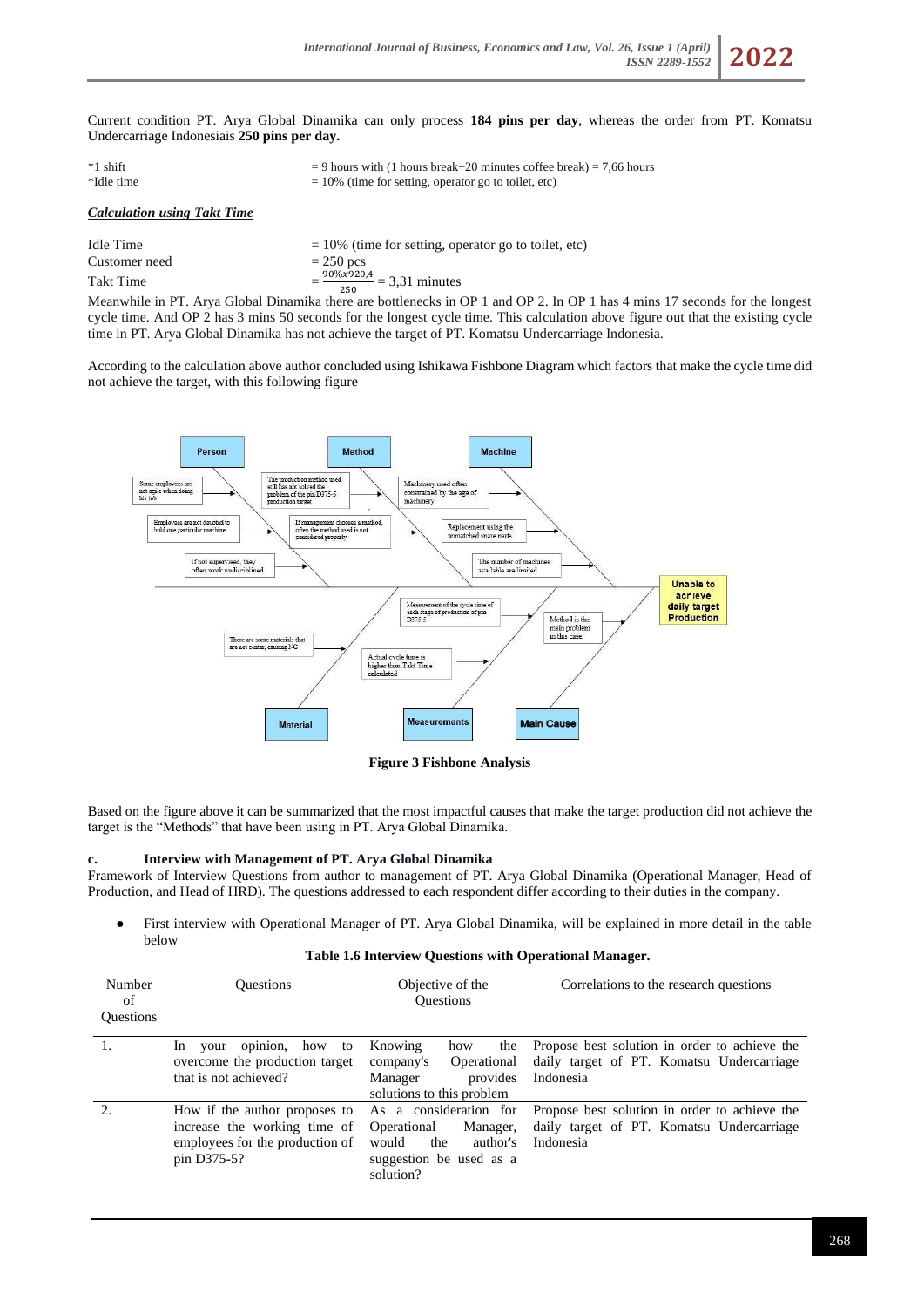| 3              | How if the author proposes<br>for the<br>adding<br>machines<br>production process of pin D375-<br>5?                    | As a consideration for<br>Operational<br>Manager,<br>would<br>the<br>author's<br>suggestion be used as a<br>solution? | Propose best solution in order to achieve the<br>daily target of PT. Komatsu Undercarriage<br>Indonesia |
|----------------|-------------------------------------------------------------------------------------------------------------------------|-----------------------------------------------------------------------------------------------------------------------|---------------------------------------------------------------------------------------------------------|
| $\overline{4}$ | How if the author proposes to<br>the<br>number<br>of<br>increase<br>employees for the pin D375-5<br>production process? | As a consideration for<br>Operational<br>Manager,<br>the<br>author's<br>would<br>suggestion be used as a<br>solution? | Propose best solution in order to achieve the<br>daily target of PT. Komatsu Undercarriage<br>Indonesia |
| 5.             | How if the author proposes to do<br>the substitution using a non-<br>running machine?                                   | As a consideration for<br>Operational<br>Manager,<br>would<br>the<br>author's<br>suggestion be used as a<br>solution? | Propose best solution in order to achieve the<br>daily target of PT. Komatsu Undercarriage<br>Indonesia |
| 6              | How if the author proposes to do<br>subcontracting with the third<br>party?                                             | As a consideration for<br>Operational<br>Manager,<br>would<br>author's<br>the<br>suggestion be used as a<br>solution? | Propose best solution in order to achieve the<br>daily target of PT. Komatsu Undercarriage<br>Indonesia |

● Second interview, respondents: Head of Production PT. Arya Global Dinamika, will be explained in more detail in the table below

| Number of<br>Questions | Questions                                                                                                               | Objective of the Questions                                                                                         | Correlations to the research questions                                                                            |
|------------------------|-------------------------------------------------------------------------------------------------------------------------|--------------------------------------------------------------------------------------------------------------------|-------------------------------------------------------------------------------------------------------------------|
| $\overline{1}$ .       | How if the author proposes<br>adding machines<br>for<br>the<br>production process of<br>pin<br>D375-5?                  | Knowing how the company's<br><b>Operational Manager provides</b><br>solutions to this problem                      | Propose best solution in order to achieve the<br>daily target of PT. Komatsu Undercarriage<br>Indonesia           |
| 2.                     | How if the author proposes to<br>the<br>number<br>of<br>increase<br>employees for the pin D375-5<br>production process? | consideration<br>for<br>As<br>a<br>Operational Manager, would<br>the author's suggestion be used<br>as a solution? | Propose best solution in order to achieve the<br>daily target of PT. Komatsu Undercarriage<br>Indonesia           |
| 3                      | How if the author proposes to<br>increase the working time of<br>employees for the production<br>of pin D375-5?         | consideration<br>for<br>As<br>a<br>Operational Manager, would<br>the author's suggestion be used<br>as a solution? | Propose best solution in order to achieve the<br>daily target of PT. Komatsu Undercarriage<br>Indonesia           |
| $\overline{4}$         | How if the author proposes to<br>do the substitution using a<br>non-running machine?                                    | consideration<br>for<br>As<br>a<br>Operational Manager, would<br>the author's suggestion be used<br>as a solution? | Propose best solution in order to achieve the<br>daily target of PT. Komatsu Undercarriage<br>Indonesia           |
|                        | below                                                                                                                   |                                                                                                                    | Third Interview, respondents: Head of HRD PT. Arya Global Dinamika, will be explained in more detail in the table |

# **Table 1.7 Interview Questions with Head of Production**

# **Table 1.8 Interview Questions with Head of HRD**

| Number of<br><b>Ouestions</b> | <b>Ouestions</b>                                                                           | Objective of the Questions                      | Correlations to the research questions                                                                                                                                               |
|-------------------------------|--------------------------------------------------------------------------------------------|-------------------------------------------------|--------------------------------------------------------------------------------------------------------------------------------------------------------------------------------------|
|                               | How if the author proposes<br>for the pin<br>employees<br>production<br>D375-5<br>process? | author's suggestion<br>is<br>appropriate or not | Asking for advice from the Propose best solution in order to achieve the<br>to increase the number of Head of HRD whether the daily target of PT. Komatsu Undercarriage<br>Indonesia |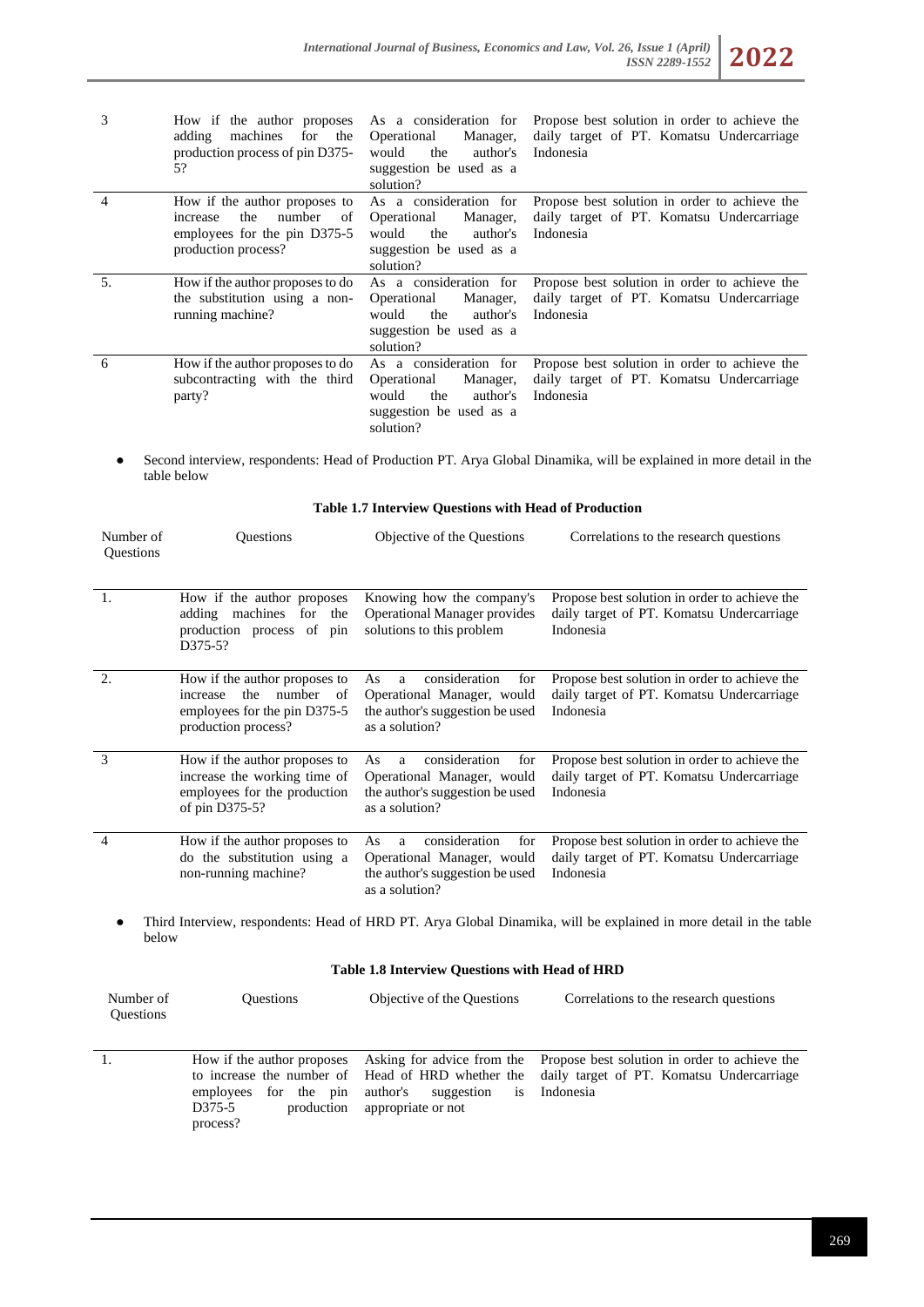2. How if the author proposes to increase the working time of employees for the production of pin D375-5?

Asking for advice from the Head of HRD whether the author's suggestion is appropriate or not

Propose best solution in order to achieve the daily target of PT. Komatsu Undercarriage Indonesia

# **d. Solution to Achieve Ideal Cycle Time**

According to the condition in PT. Arya Global Dinamika that the cycle time unachieved the target order, then based on the interview there are several alternative solutions as follows:

# 1. **Overtime for the Production of Pin D375-5**

Based on the results of interviews conducted with the leadership of PT. Arya Global Dinamika the choice of increasing working time is the best choice because considering the work carried out by PT. Arya Global Dinamika is a job order and there is no long term contract with PT. Komatsu Undercarriage Indonesia. Then if at someday there is no order from PT. Komatsu Undercarriage Indonesia PT. Arya Global Dinamika already has a strategy to deal with it. With the following cost calculation, overtime pay for the production of pin D-375 for 10 employees in 1 month is Rp. 26,000,000 based on data obtained from the HRD department. PT. Arya Global Dinamika

### **2. Add New Machine for Pin D-375 Production**

PT. Arya Global Dinamika with PT. Komatsu Undercarriage Indonesia did not have long term contract for produce pin D375-5, the type of production from PT. Komatsu Undercarriage Indonesia to PT. Arya Global Dinamika is job order not mass pro, so in the future if PT. Komatsu Undercarriage Indonesia is no longer needed this item PT. Arya Global Dinamika will face big problems. Moreover, the considerations that must be considered other than the price of CNC lathe is quite expensive, around 2.2 billion rupiah. It is very different if the company chooses overtime which only spends 26 million rupiah per month without any big risk.

## **3. Add More Employees**

Adding employees means adding various supporting facilities such as BPJS, Allowances, Bonuses, and THR. In the case of the production of the D375-5 pin, the Operations Manager and Head of HR said that adding employees only for the production of the D375-5 pin was a very risky and inefficient action. The calculation if the company adding employees is as follows: means adding 1 shift (5 people), then the money spent per month is Rp. 4,500,000 x  $5 =$  Rp. 24,000,000 for salary, and other facilities that must be paid such as BPJS, THR (around Rp. 20,000,000 to Rp. 25,000,000 per year), and bonuses. When compared to overtime, overtime is cheaper and safer to use overtime.

### 4. **Doing Substitutions with not Running Machine**

Based on the results of interviews conducted to Operational Manager and Head of Production PT. Arya Global Dinamika, the production process for OP 1 is the process that takes the longest time with a cycle time of 4 minutes 17 seconds, because of this there is a "waiting" for OP 2 due to too long material in OP 1. Therefore, author proposes to use another machine, the machine used to process pin PC200-7 due the material for the pin PC200-7 has run out so the machine is idle, in this substitution the idle machine will be produced phase OP1 of pin D375-5 but this proposal can only be done if the machine used for other processes is idle and not operating. In this proposed solution the company no need to add additional costs.

## **5. Do Subcontracting with the Third Party**

Based on the results of the interview with the Operational Manager, he said that PT. Komatsu Undercarriage Indonesia does not allow if the goods made by the supplier are sub-contended to other parties, there are several reasons that he cannot explain related to company privacy. So it is clear that this subcontracting solution cannot be carried out, therefore PT. Arya Global Dinamika can only maximize its internal strengths.

### **CONCLUSION**

Based on the production results from January 17, 2022, the production target achieved per day is 184 pcs while the request from PT. Komatsu Undercarriage Indonesia is 250 pcs per day. The longest cycle time that has been going on so far is the OP 1 phase with a time of 4 mins 17 seconds, after calculating the takt time formula finally the ideal time that must be achieved by PT. Arya Global Dinamika is 3,31 mins to reach the target of 250 pins per day. In order to achieve the target of cycle time PT. Arya Global Dinamika should determine the best way. There is an alternative that can be taken by PT. Arya Global Dinamika in tackling the non-achievement of the pin D375-5 production target, based on the results of the interview questions with the management of PT. Arya Global Dinamika, the best solution is to increase the working time of employees through overtime in order to catch up to the shortage of production targets, this method is the best way because the costs incurred by the company are not too large and in accordance with company conditions.

### **REFERENCES**

Assauri, S. (1999). *Manajemen Produksi dan Operasi*. Edisi Keempat, Jakarta: Lembaga Penerbit Fakultas Ekonomi Universitas Indonesia.

Gaspersz, V. (1998). *Manajemen Produksi Total, Strategi Peningkatan Produktivitas Bisnis Global*. Jakarta: Gramedia Pustaka Utama.

Gaspersz, V. (2001). *Total Quality Management*. Jakarta: Gramedia Pusaka Utama

Gaspersz, V. (2006). *Continous Cost Reduction Through Lean Sigma Approach*. Jakarta: Gramedia Pustaka Utama

Gaspersz, V. (2007). *Lean Six Sigma for Manufacturing and Services Industries*. Jakarta: Gramedia Pustaka Utama.

Gitosudarmo, I. (2009). *Manajemen Operasi* (Edisi Ketiga). Yogyakarta: BPFE

Jacobs, F. Robert., et al. (2009). *Operations and Supply Chain Management*. 13th Edition. New York: McGraw-Hill.